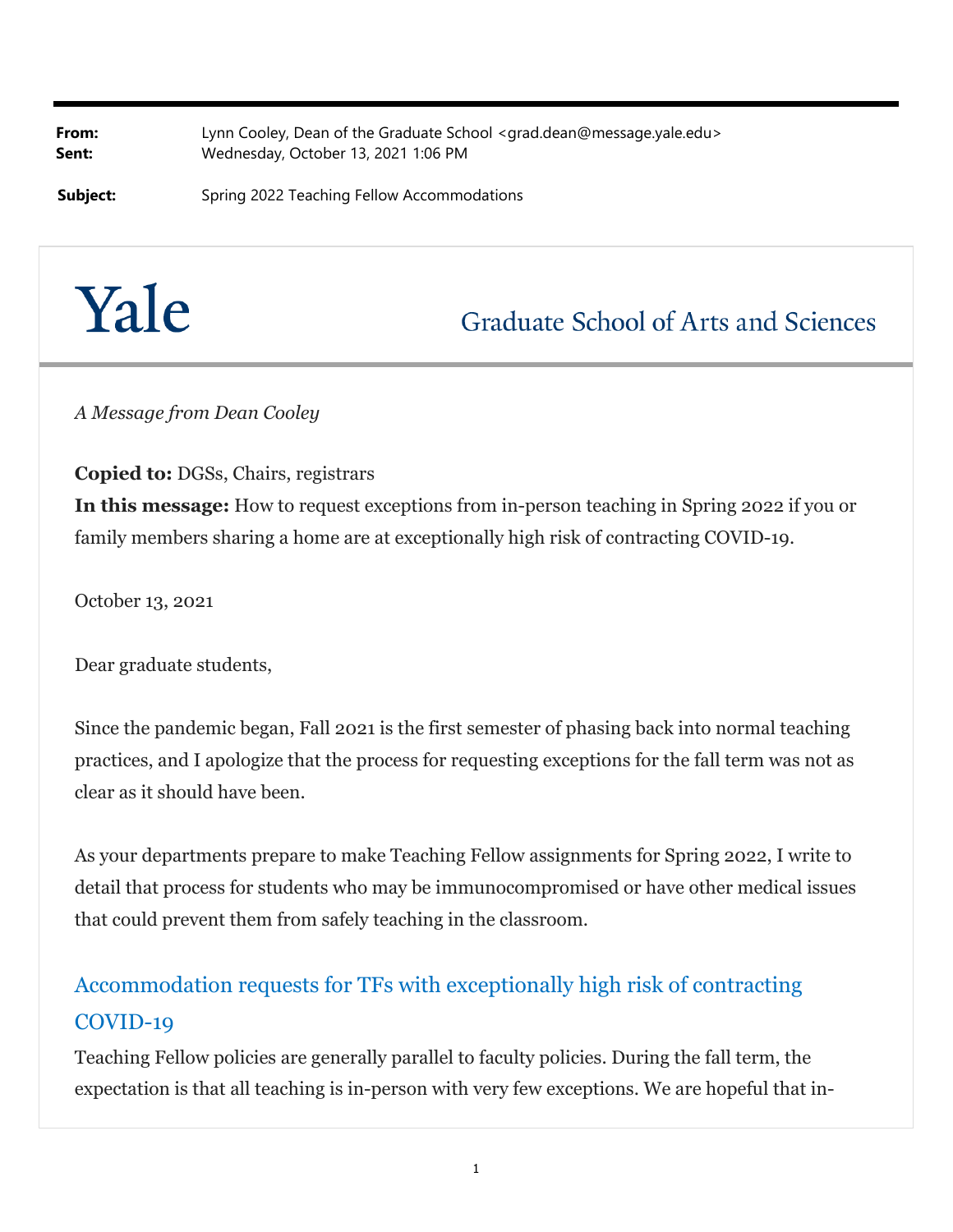person teaching will remain in effect for the spring term.

If, however, you are immunocompromised or unable to leave your residence due to a medical condition, you may make a request via Student Accessibility Services (SAS) to be exempted from in-person teaching for Spring 2022. Register with the site and contact SAS Associate Director, Jordan Colbert with questions.

SAS makes decisions regarding accommodations and exceptions in consultation with a student's medical providers, departments, and the Office of Institutional Equity & Accessibility (OIEA) to determine if modifications to in-person teaching are appropriate. GSAS is not involved at the request stage. If SAS concludes that your medical condition qualifies as a disability, SAS will consult with my office to find reasonable alternatives for your teaching assignment.

As is the case for faculty, graduate students who wish to appeal the decision on their request for exemption may simply ask for a reconsideration. There is no formal appeals process.

### Accommodation requests for TFs with family members at exceptionally high risk of COVID-19

If you live with a severely immunocompromised family member who has been advised against travel outside the home by medical providers, you may request teaching modifications by contacting Dean Pamela Schirmeister. You will need to provide your family member's medical information to be reviewed by Yale Health. With this information, Yale Health will work with our office to develop a reasonable alternative as needed.

#### Teaching students who are sick, in isolation, in quarantine, or being monitored

Please continue to be as understanding as possible with students who are unable to attend your class in person due to illness. As an instructor, you have license to adapt your courses and assignments as needed. If students are unable to attend class, you might allow them to complete alternative assignments or encourage them to connect with other students in the class. You may also consider recording your lectures for them. Write to askpoorvucenter@yale.edu for tips on addressing these situations.